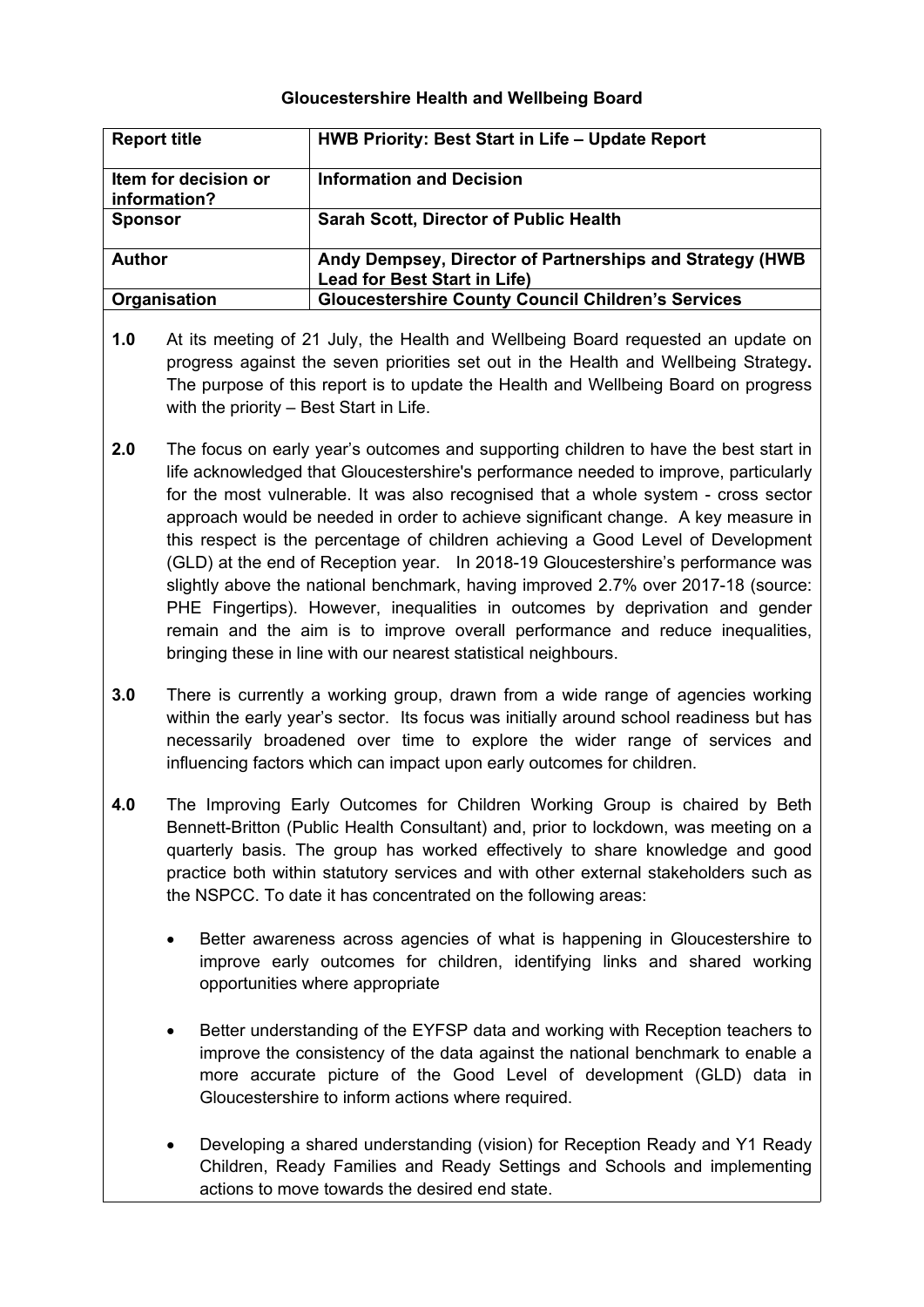- Agreeing and considering priority opportunities for improvement, which are:
	- Adverse Childhood Experiences (ACEs)
	- Parenting interventions and support
	- Smoother transitions and better integration including the Integrated 2-2.5 year check
	- Dads to include paternal mental health, male role models and use of partner friendly language continued work to support settings and parents to support child development in readiness for school and beyond
- **5.0** Work streams that have run within the scope of the group include:
	- Development of leaflets for [families](https://www.gloucestershire.gov.uk/media/2092781/gcc_2655-school-readiness-leaflet-families_aw.pdf) and [professionals](https://www.gloucestershire.gov.uk/media/2092803/gcc_2655-school-readiness-leaflet-professionals_dev6-final.pdf) to facilitate a shared understanding of what we mean by 'school readiness' and how families can prepare their children for school.
	- Improving the transition process from Early Years (EY) to statutory education.
	- Development of an EYFS Quality and Improvement Advisor post in the EY team to focus on: 1) schools with lower than average numbers of pupils with a GLD at the end of reception and 2) GLD inequality gaps.
	- Investigate the reasons behind the high/increasing number of requests for statutory assessments and plans for young children and the high/increasing number of exclusions for early years and primary aged children in order to address and improve the situation.
	- Two DfE funded projects:
		- The Early Outcomes (EO) Project to identify and support children in Gloucester City who are at risk of or display early signs of atypical language development from the ante-natal period onwards, particularly 0-30 months, in order to intervene at the earliest opportunity to minimise the achievement gap by age.
		- The Professional Development Programme to provide access to literacy, language and numeracy training for selected EY practitioners to enable them to cascade this training within their settings. Practitioners in Gloucester, Cheltenham and FoD were selected to receive this training.
	- Development of a pathway to identify and address early language and communications difficulties.
	- Participation in the EYFS National Research Initiative. GCC's membership of this initiative enables free online resources to be offered to EY practitioners. Schools which have pupil cohorts with known vulnerabilities are targeted but the offer is open to all schools with reception classes.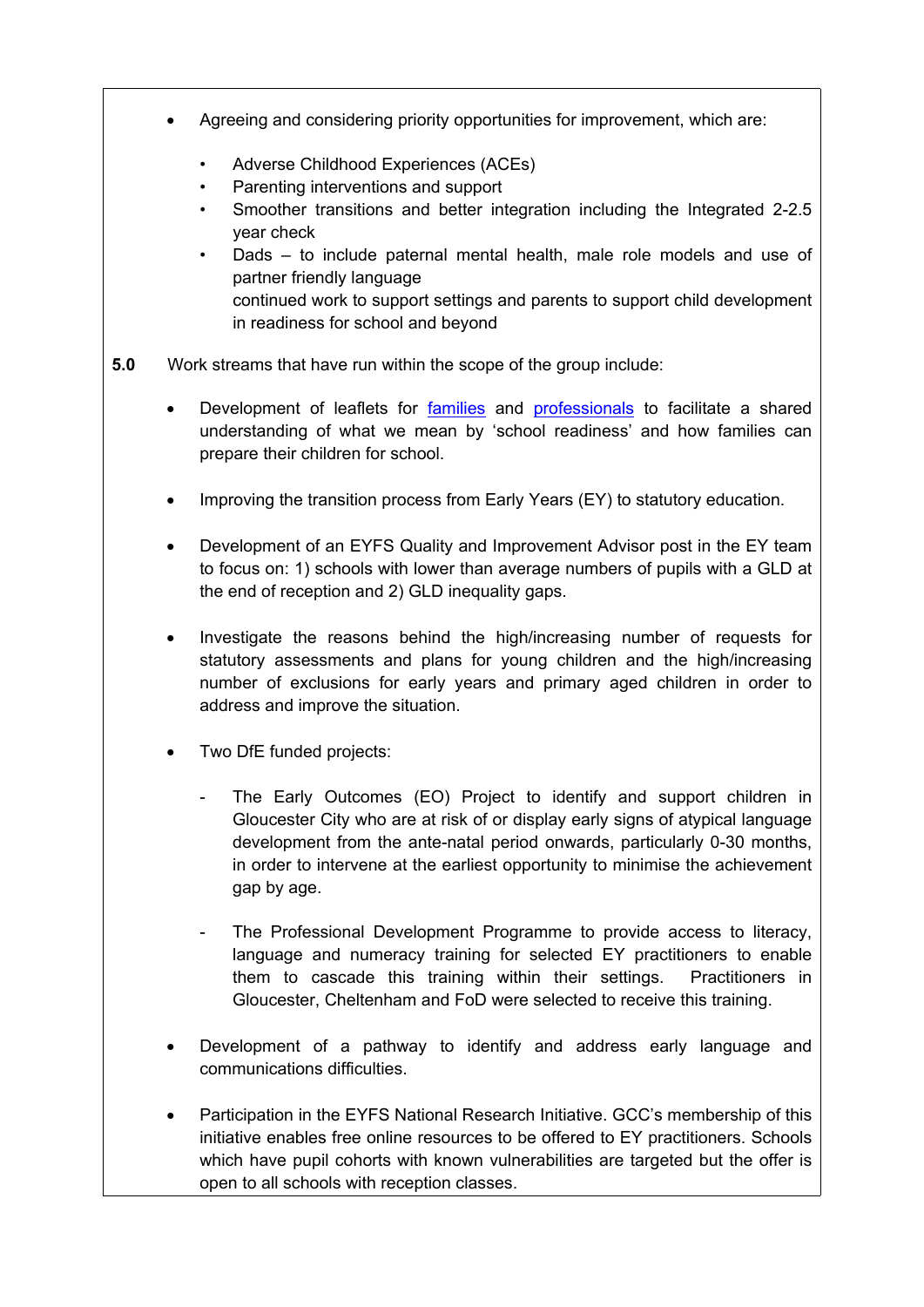- Provision of Reducing Parental Conflict Training for professionals.
- Work to increase the take up of childcare provision for eligible 2 year olds
- **6.0** Unfortunately the Improving Early Outcomes for Children Working Group has not been able to meet since lockdown due to the participation of key members in local Covid response arrangements and its impact on the provider sector for education and early years. However, a considerable body of work has been progressed, including :
	- A family leaflet was distributed in hard copy to those who have a child starting school this September. It is intended that this will be repeated for next year's cohort.
	- A Getting Ready for School [website](https://www.gloucestershire.gov.uk/education-and-learning/getting-ready-for-school/) has been set up
	- The Health Visiting Team developed and ran school readiness hubs for families with pre-school children.
	- The group have looked at the impact of Adverse Childhood Experiences (ACEs) on children's wellbeing and life changes and have taken steps to ensure that their work is aligned with the Action for ACES programme, e.g. use of trauma informed approaches.
	- Online ACES training has been developed and launched and early childhood trauma training for EY practitioners has been commissioned as part of the EO project (delivery of this is currently on hold).
	- As part of the development of the communication pathway we have commissioned ECAT training for EY practitioners across the county settings (currently on hold)
	- A transition process with good practice guidance, including content relating to children with additional needs, has been developed and launched.
	- The Early Outcomes project was delivered across Gloucester City. Although a small project that took some time to get going, the analysis showed some positive feedback and impact. We are now working with a range of partners and agencies to roll out the delivery of the parent/baby and toddler groups across the county. We commissioned music providers to deliver sessions for parents and children aged 0-5 with a focus on using music to improve parent/child engagement and communication. Further music sessions will be delivered as part of the county wide groups once established.
	- A range of practitioner in the PEEP model of parent/child support, this helps practitioners to support parents to support their child's development, particularly in relation to their speech, language and communication development
	- The Professional Development programme is ongoing, although training is currently on hold due to the current pandemic.